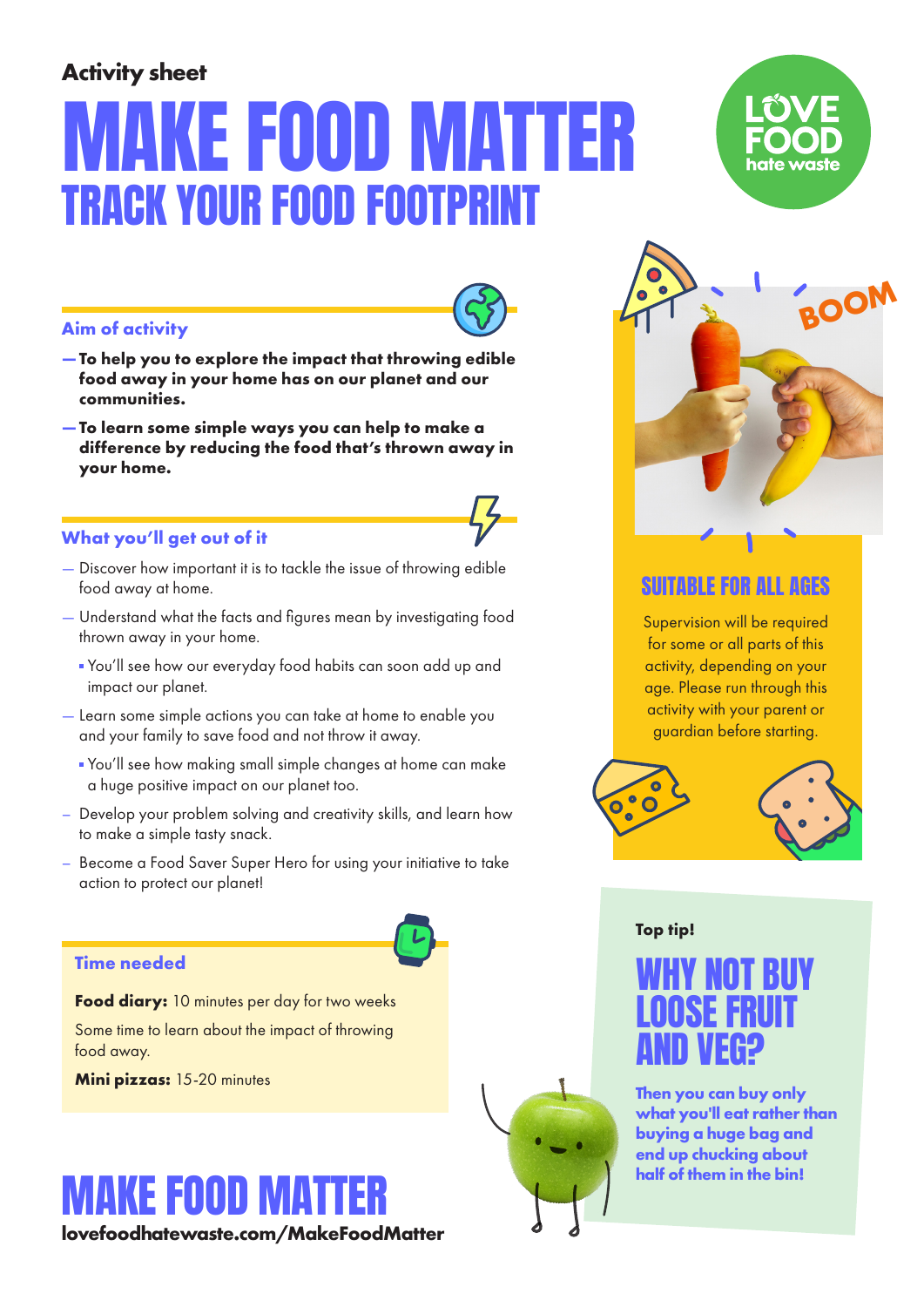# **Activity sheet – Week 1** HOW ARE YOU OING AT H

#### **What you'll need**

- Food Diary (Week One)
- Colouring pens or old magazines you can cut out pictures from.
- Glue if you are going to stick pictures on your Food Diary.

#### **What to do**

Why not ask your friends to do this challenge with you and learn together?

1 Take a look at the Asto-nosh-ing Food Impact Facts

Write down your answers to the following questions and chat about this with your family and your friends:

- What have you learnt?
	- Think about how this might affect your family, your community and other people around the world.
	- Think about how this affects the planet if you have time, explore the topic further by learning more about topics such as 'climate change', 'global warming', food that's thrown away across the world and in the UK.
- How does this make you feel?
- Why do you think it is important to do something about this?

**Please remember** to put the food you can't eat in a food caddy for recycling, or, if you don't have one, peelings, cores etc can be composted for your garden. Ask your mum, dad or guardian to help you.

### MAKE FOOD MATTER

**lovefoodhatewaste.com/MakeFoodMatter** 



- 2 Using the 'Week One' Food Diary template, monitor how much of each food you and your family throws away each day, for one week
- Print out the 'Week One' Food Diary and put it up on the kitchen wall where you can easily fill it in.
- Complete each section of the diary so that you can easily find ways to save food during week two.
- Be as creative as you want to when completing the amount of food you throw away e.g. use coloured pens, cut out pictures from old magazines.

#### **3** At the end of the week:

Add up how much of each food has been thrown away. Why not use your creativity skills to show the total amount of food thrown away this week?



#### **It all adds up – quickly!**

If you also multiply your **weekly food totals** by the following numbers, it'll help you see how quickly food wasted in one home can add up and have a big impact on the planet:

1. Yearly total

Multiply (x) the **weekly total** by 52 weeks to show you how much food your family throws away in one year.

#### 2. UK homes total

Multiply (x) the **yearly total**, calculated in no.1 above, by 27 million (number of homes in the UK) to show the impact that UK homes have on our planet, over a year, by throwing food away.

#### 4 **Chat through what you've discovered with your family and friends**

- Which foods did you throw away the most?
- Why did this happen? Look at your food diary notes under 'when' and 'why'.
- Make some notes about the foods you want to try to save next week.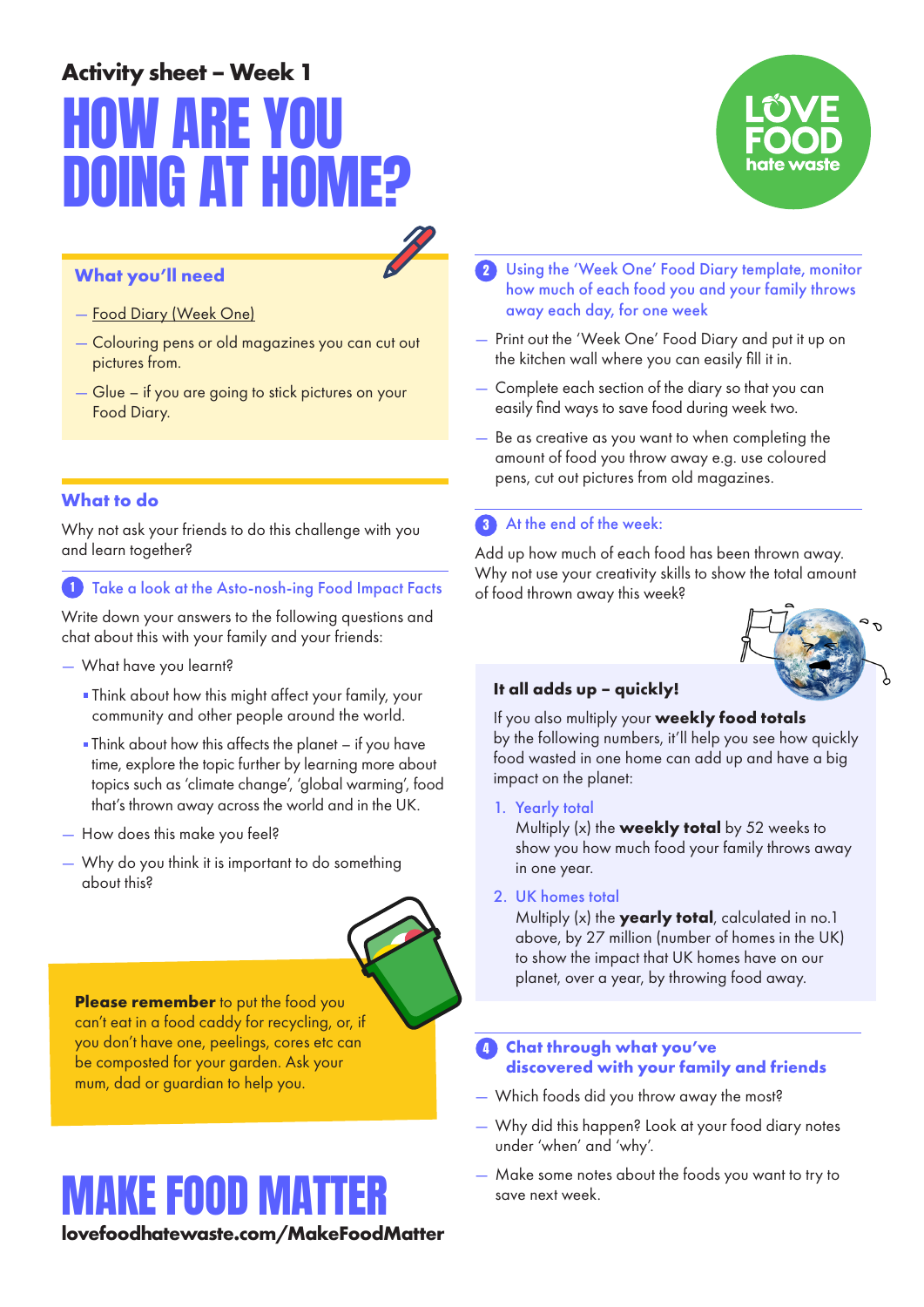## **Activity sheet – Week 2** NIJR FOOI BIN A



#### **What you'll need**

- Food Saver Diary (Week Two)
- Colouring pens or old magazines you can cut out pictures from.
- Glue if you are going to stick pictures on your Food Saver Diary.

#### Mini pizzas (Recipe card)

- Ends-of-bread crusts
- Chopped tomatoes
- Food that needs using up for the topping
- Herbs and pepper for seasoning.
- Camera to take a photo of your amazing culinary creation to share with friends and family!

#### **5** Take a look at the Easy Peasy Food Saver Tips on the website

- Using your notes from the 'Week One' Food Diary and your chat with your family and friends: have a look at the top tips and find two or three actions that you want to try this week.
- Share these ideas with your family and encourage them to try them too.
- Find a good time this week to try making the mini ends-of-bread crusts pizza for tea – put a note in your family calendar.

MAKE FOOD MAT

**lovefoodhatewaste.com/MakeFoodMatter** 



- 6 Using the 'Week Two' Food Diary template, monitor how much of each food you and your family has saved from being thrown away each day, for one week
- Print out the Week Two Food Saver Diary and put it up on the kitchen wall where you can easily fill it in.
- Complete each section of the diary so that you can learn how easy it is to save food from the bin.
- Be as creative as you want to when completing the amount of food you have saved e.g. use coloured pens, cut out pictures from old magazines.
- Encourage your family to join you and see how much food you can save this week together.